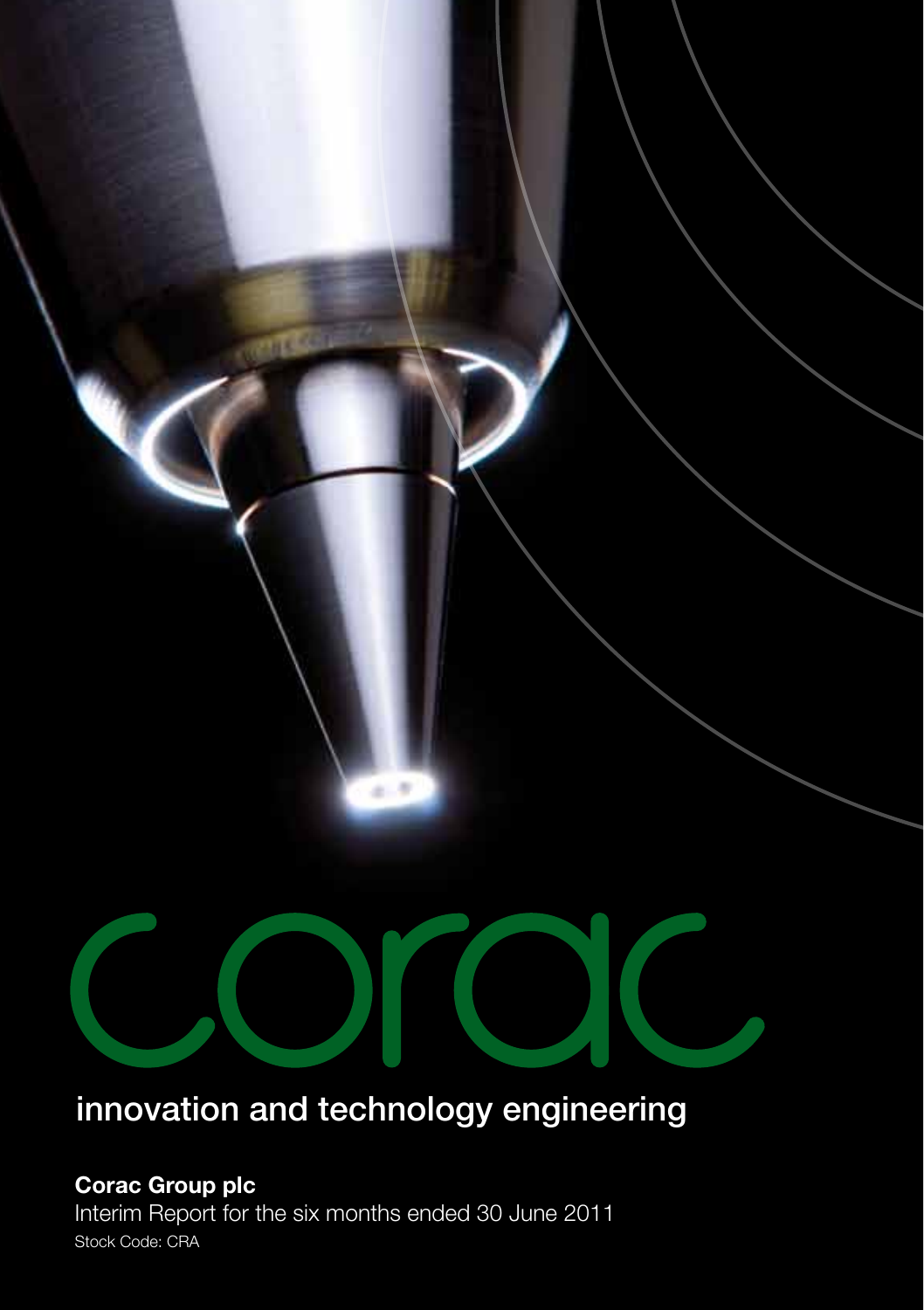# corac

Corac is an innovative research and development group, specialising in compressor and power electronics technology, developing patented applications creating value for end customers.

### **Contents**

### Interim Report

| Executive Chairman's Statement                                   | 02              |
|------------------------------------------------------------------|-----------------|
| <b>Financial Statements</b>                                      |                 |
| Condensed Consolidated Interim Statement of Comprehensive Income | 04              |
| Condensed Consolidated Interim Statement of Financial Position   | 05 <sub>1</sub> |
| Condensed Consolidated Interim Statement of Changes in Equity    | 06              |
| Condensed Consolidated Interim Statement of Cash Flows           | 07 <sup>°</sup> |
| Notes to the Condensed Consolidated Interim Financial Statements | 08              |

### Company Information

Directors and Advisors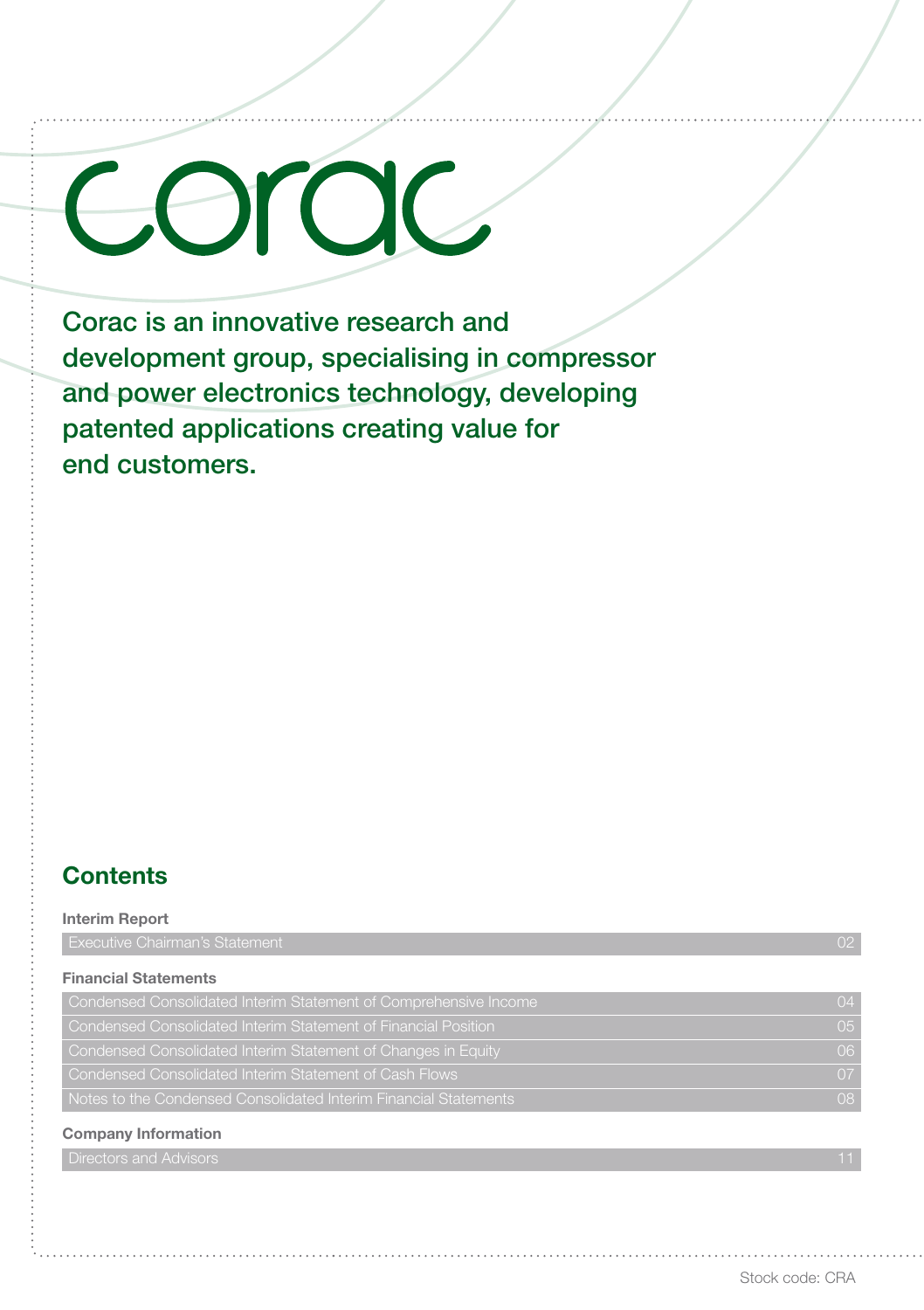### **Operational Highlights Financial Highlights**

- $\triangleright$  Downhole Gas Compressor ("DGC") feasibility study signed with OMV Austria Exploration & Production GmbH ("OMV") in February 2011. Well analysis work completed and front end engineering design progressing towards completion in the third quarter of 2011.
- $\triangleright$  Agreement with Aramco Overseas Company B.V ("AOC") signed in May 2011 for the development of an In-line Gas Compressor ("IGC").
- $\mathbb D$  Improved design, assembly processes and testing protocols introduced for the ENI SpA ("ENI") DGC following successful functional testing and reliability analysis.
- $\triangleright$  Detailed design stage of the DGC for North American partner approaching completion.
- $\triangleright$  Memorandum of Understanding ("MoU") signed with a major global industrial compressor partner in March 2011 to identify potential applications for Corac's high speed no-oil compressors.
- $\triangleright$  Mark Crawford appointed Group Managing Director in June 2011.
- $\triangleright$  Board strengthened by the appointment of Richard King as Non-Executive Director in February 2011.
- $\triangleright$  Heads of terms agreed on a new Technology Centre based in Slough.

- $\triangleright$  Revenues of £0.19m (2010: £0.05m) reflect finance from development partners and are expected to grow in the second half.
- $\triangleright$  Total R&D spend £1.47m (2010: £1.73m).
- $\triangleright$  Loss per share 1.7p (2010: loss per share 2.2p).
- $\triangleright$  Cash of £19.60m (2010: £3.69m).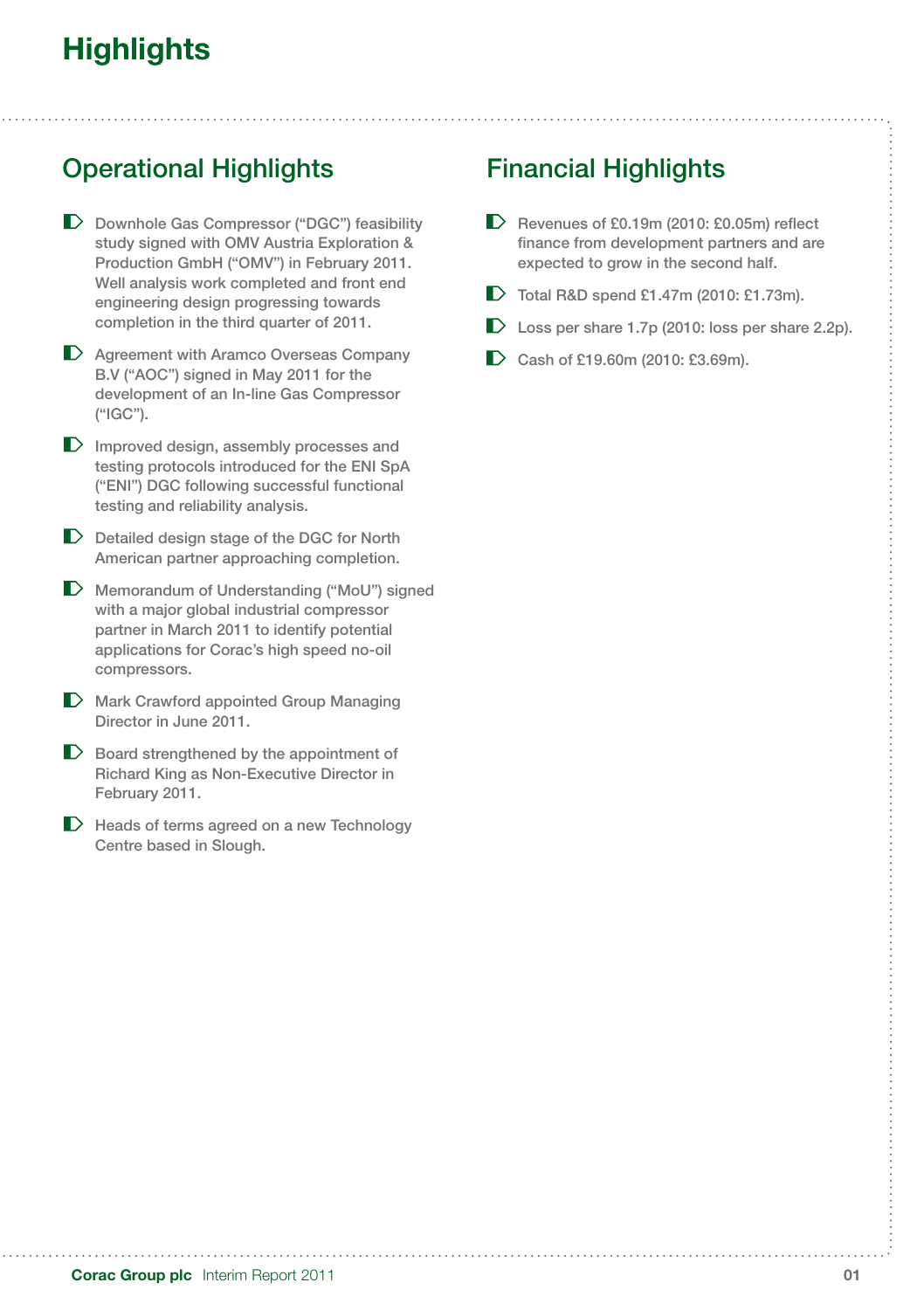### Executive Chairman's Statement

#### Introduction

During the first half of 2011 we made substantial progress across our portfolio of contracted development projects, further building on our technology platform and progressing the development of the DGC for its first customer handover. We continue to explore other applications for our core technology with our global industrial partners. Our infrastructure now enables us to manage and deliver multiple complex projects within a framework of tighter financial and operational controls.

#### Financial Review

The financial results for the half year ended 30 June 2011 show a loss before tax of £2.35m (2010: £2.76m) which is broadly in line with our expectations. Revenues come from partner finance to support our technology development programmes and were £0.19m (2010: £0.05m). They are recognised in line with the progress on individual projects and are expected to grow for the second half of the year. Whilst we have invested more in the final assembly and testing stage for ENI in order to address the stability improvements of the DGC identified in the first quarter, overall costs of £2.63m (2010: £2.83m) have been well controlled and are lower than expected.

### Technology Development Review

#### DGC Programme

Following the successful functional testing at the end of March 2011 we carried out extensive additional trials focussed on enhancing the DGC reliability.

Within the high power electronics system, design and assembly process improvements have been introduced. Working closely with ENI specialists, we have agreed revised protocols for testing which are currently underway. In addition, certain components identified through this work have been enhanced and orders have been placed with a specialist supplier in Japan, which will better support the future roll out of both the ENI project and the wider DGC programme.

The process of proving reliability of these improvements will provide both parties with the confidence to proceed with the integrated system and endurance runs. These are structured to meet ENI's acceptance criteria, ahead of field trials in Italy. Our facility in Spadeadam has been upgraded with new safety equipment that allows extra tests to be carried out for this purpose.

The knowledge and experience gained from the above modifications are now being incorporated into the general design and layout for our electronics technology. This will underpin future development work and has already been applied to the design and configuration of the DGC for our North American partner.

The detailed design stage is approaching completion with the majority of the components being manufactured by our suppliers. The specialist materials selected with our partner for this application require complex machining and our selected suppliers are among the few in Europe with the expertise to meet the requirements.

Also in the first half of this year a financed feasibility project was secured to investigate the application of a third DGC with OMV, a leading oil and gas corporation in Central Europe. The well analysis and front end engineering design work has been completed and the project team is now working on the business case for potential build and deployment options.

#### IGC Programme

Over the last few months significant steps have been taken to strengthen our position by building a broader platform of applications using our core technology. In this respect we signed a development agreement with AOC, part of Saudi Aramco, a world leading oil and gas exploration and production company, for an alternative application of our unique compact high speed compressor technology. The IGC is to be located above ground and introduced into the production pipeline to boost and optimise network gas flows.

After initial meetings at our Uxbridge facility, the project has progressed to the next stage which involves identifying suitable candidate wells and agreeing associated system specifications with our partner in readiness for the engineering design phase.

This is an excellent opportunity to deliver a major new application of our core technology. We believe the market for in-pipe applications for boosting and optimising gas flows is as important as artificial lift for the oil and gas industry and provides Corac with the ability to create significant value.

#### Industrial Programme

In March 2011 a relationship was formalised with a major global industrial compressor company under a Memorandum of Understanding. Customer consultations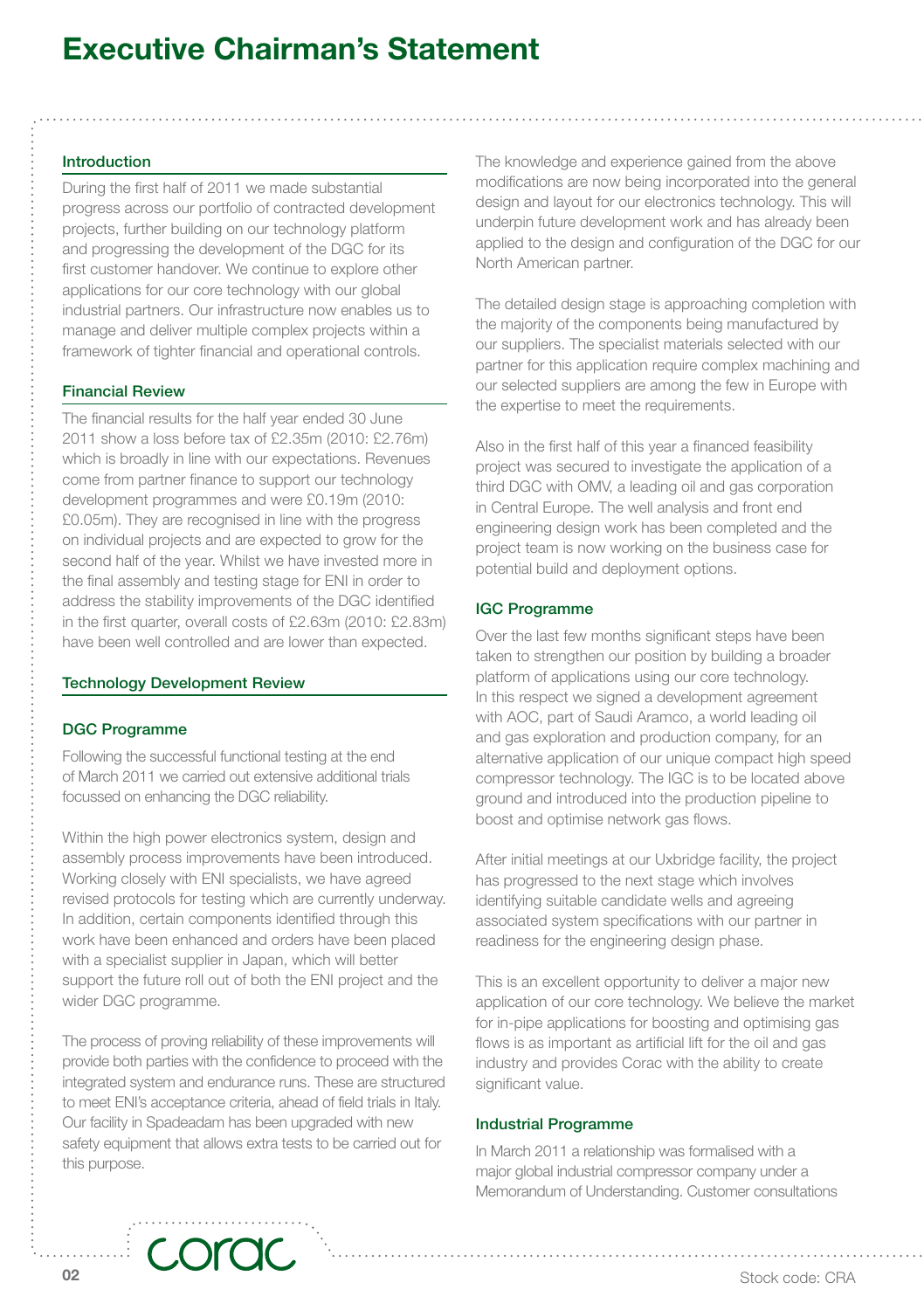have been carried out by our partner to identify potential applications for our high speed no-oil compressors. Key areas of mutual interest are water treatment, pneumatic conveying and turbo boosting of conventional compressors.

### Business Development & Innovation

The relationship with Baker Hughes under our marketing and sales collaboration agreement is providing insight and support to our new Business Development team in helping to raise the profile and potential of our DGC technology.

Our Business Development and Innovation teams are actively engaged with major industrial players to understand and value the potential of our technology and our capability to generate future revenues.

The Innovation team continues to support these external partner discussions whilst also focusing on research and development. Further patent applications are being reviewed and filed in order to enhance our Intellectual Property portfolio.

In conjunction with these new partner discussions, research is underway into looking at the potential for near term applications utilising in-pipe compression boosting. For example, our compact technology can assist with pressure boosting not only in gas distribution pipelines but also in the field of gas re-injection for increased oil recovery. Additionally, we are researching the evolution of our in-pipe compressors for subsea use at the wellhead. Also, Corac's DGC power distribution systems are being investigated for the application of long reach power solutions.

#### Infrastructure

We have developed and are now demonstrating the ability to secure and manage multiple projects with leading industrial organisations. This is essential for the future of our business in developing the value of our intellectual property through development partners such as Saudi Aramco or route-to-market partners such as Baker Hughes.

Recent recruitment and improvements in engineering management have brought new methods and experience from a wide range of industries such as aerospace and business electronics. This enhancement to our production engineering capability has had a positive impact on our approach to system implementation with greater focus on quality and reliability. The impact of these changes is already benefiting our design approach across the full range of our technology applications and the wider DGC development programme.

We have now identified a suitable site and agreed heads of terms to relocate our business to a new Technology Centre in Slough. The relocation of the business is now moving ahead with fit out of the facility due to be completed by the end of 2011. This new facility provides more suitable technical development capability, capacity for multiple project delivery with better customer hosting and staff working conditions.

#### Board Changes

As previously reported, the Board was strengthened by the appointment in February 2011 of Richard King as Non-Executive Director to support the Company's strategic development and monitor corporate governance.

Following the AGM in May, I stepped down as Chief Executive but retained my position as Executive Chairman and will continue to focus on Group strategy and managing external affairs. Mark Crawford was appointed Group Managing Director in June 2011 with responsibility for the day to day management of the Group, whilst also retaining responsibility of Chief Financial Officer.

### **Summary**

Our focus is on:

- Building on the excellent partner relationships already in place and broadening the network of new opportunities.
- Delivering development programmes across our DGC and IGC applications.
- Identifying new applications for our technology.
- Investing in the infrastructure of the business around our people and our facilities, including a new office and associated workshop premises and an upgrade to our test facilities at Spadeadam.
- Quantifying the value of our applications for individual customers and the global markets for future revenue stream realisation.
- Maximising the returns on our cash reserves to realise sustainable revenue growth and cash flow for future investment in our core technology.

I believe that we are well positioned to deliver our technology and realise value within the significant markets of global energy and industrial compressors.

Phil Cartmell Executive Chairman 11 August 2011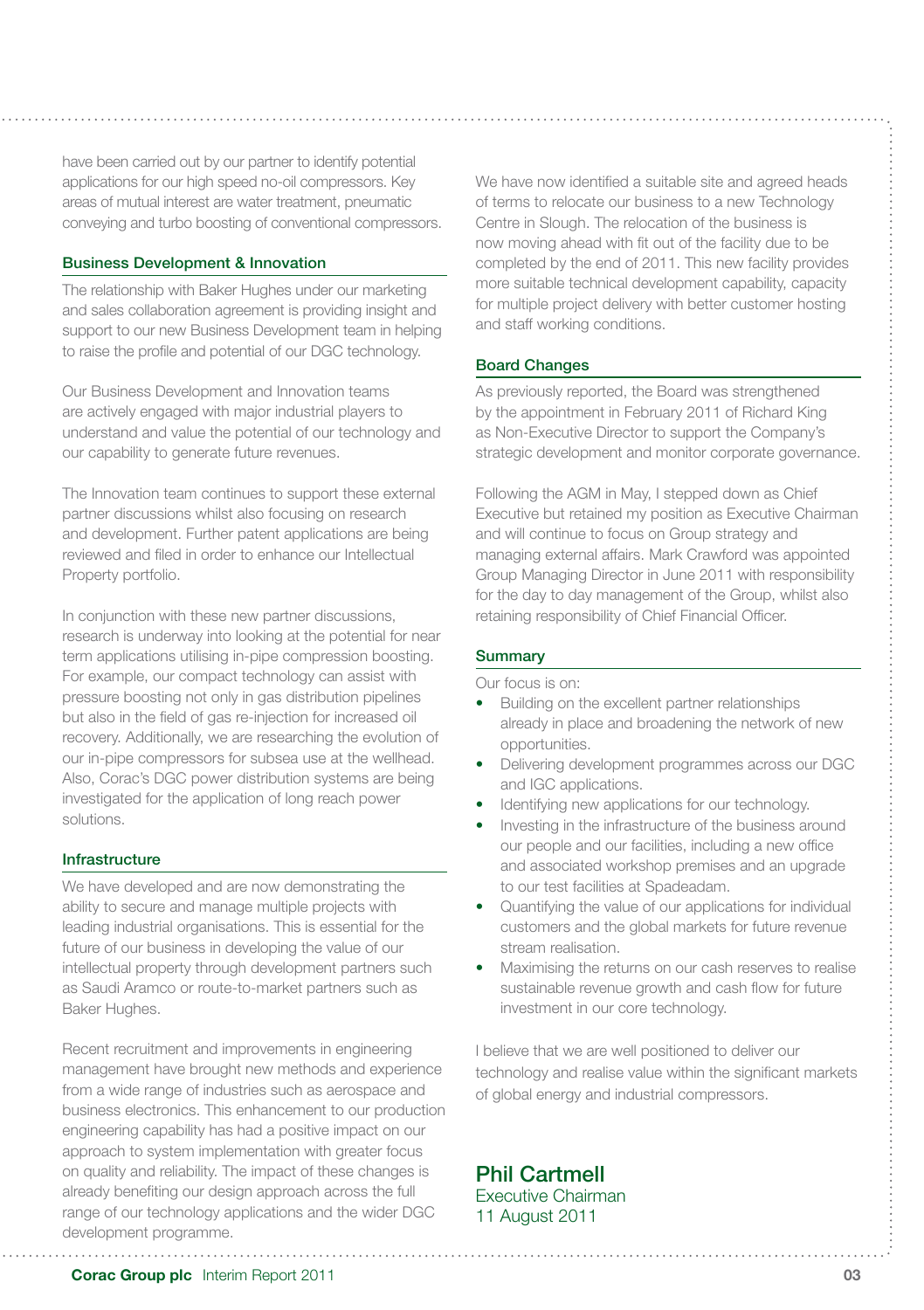### Condensed Consolidated Statement of Comprehensive Income

|                                                     | <b>Unaudited</b><br>six months<br>ended<br>30 June<br>2011<br>£'000 | As restated<br><b>Unaudited</b><br>six months<br>ended<br>30 June<br>2010<br>£'000 | Audited<br>Year<br>ended<br>31 December<br>2010<br>£'000 |
|-----------------------------------------------------|---------------------------------------------------------------------|------------------------------------------------------------------------------------|----------------------------------------------------------|
| Revenue                                             | 185                                                                 | 46                                                                                 | 663                                                      |
| Cost of sales                                       | (185)                                                               | (46)                                                                               | (663)                                                    |
| Gross profit                                        |                                                                     |                                                                                    |                                                          |
| Other income                                        |                                                                     | 7                                                                                  | 21                                                       |
| Research and development costs                      | (1, 281)                                                            | (1,686)                                                                            | (2, 561)                                                 |
| Administrative expenses                             | (1, 159)                                                            | (1, 101)                                                                           | (2, 266)                                                 |
| Operating loss                                      | (2,440)                                                             | (2,780)                                                                            | (4,806)                                                  |
| Finance income                                      | 91                                                                  | 17                                                                                 | 34                                                       |
| Loss before income tax                              | (2, 349)                                                            | (2,763)                                                                            | (4, 772)                                                 |
| Income tax credit                                   | 300                                                                 | 358                                                                                | 768                                                      |
|                                                     |                                                                     |                                                                                    |                                                          |
| Loss and total comprehensive expense for the period |                                                                     |                                                                                    |                                                          |
| attributable to shareholders                        | (2,049)                                                             | (2,405)                                                                            | (4,004)                                                  |
| Loss per share expressed in pence per share         | pence                                                               | pence                                                                              | pence                                                    |
| Basic and diluted loss per share                    | (1.7)                                                               | (2.2)                                                                              | (3.5)                                                    |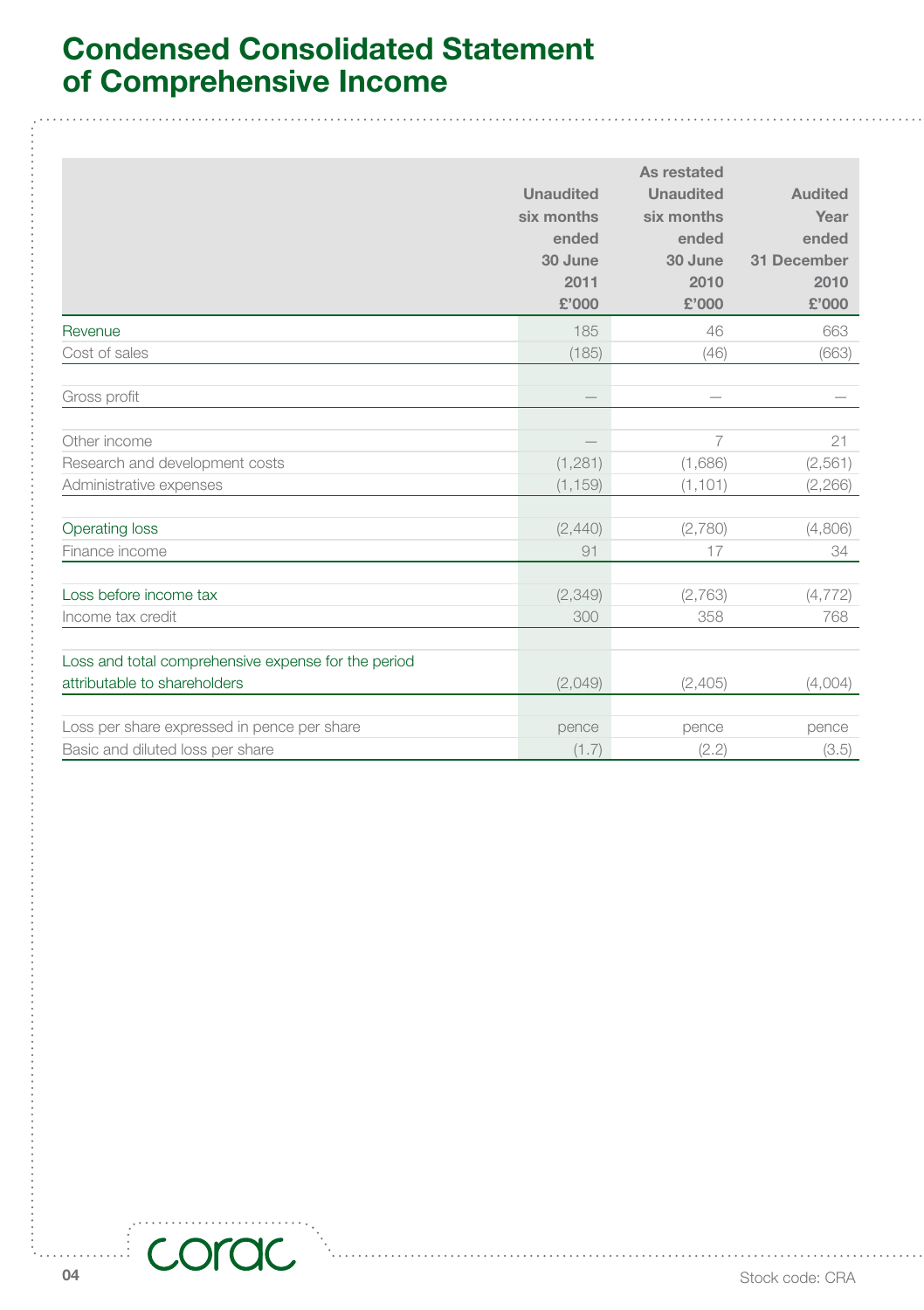### Condensed Consolidated Statement of Financial Position

|                                               | <b>Unaudited</b> | <b>Unaudited</b> | <b>Audited</b> |
|-----------------------------------------------|------------------|------------------|----------------|
|                                               | 30 June          | 30 June          | 31 December    |
|                                               | 2011             | 2010             | 2010           |
|                                               | £'000            | £'000            | £'000          |
| <b>ASSETS</b>                                 |                  |                  |                |
| Non current assets                            |                  |                  |                |
| Property, plant and equipment                 | 89               | 68               | 59             |
|                                               | 89               | 68               | 59             |
| Current assets                                |                  |                  |                |
| Inventories                                   |                  | 91               |                |
| Trade and other receivables                   | 873              | 280              | 631            |
| Taxation recoverable                          | 300              | 300              | 710            |
| Cash and cash equivalents                     | 19,603           | 3.690            | 21,761         |
|                                               | 20.776           | 4.361            | 23,102         |
| <b>Total assets</b>                           | 20,865           | 4,429            | 23,161         |
| <b>LIABILITIES</b>                            |                  |                  |                |
| <b>Current liabilities</b>                    |                  |                  |                |
| Trade and other payables                      | (970)            | (655)            | (1, 361)       |
| Net assets                                    | 19,895           | 3.774            | 21,800         |
| <b>EQUITY</b>                                 |                  |                  |                |
| Share capital                                 | 24,740           | 10,834           | 24,740         |
| Share premium                                 | 13,523           | 7.939            | 13,523         |
| Capital redemption reserve                    | 575              | 575              | 575            |
| Own shares held by the Employee Benefit Trust | (551)            | (551)            | (551)          |
| Share-based payments reserve                  | 710              | 431              | 566            |
| Retained earnings                             | (19, 102)        | (15, 454)        | (17, 053)      |
| <b>Total equity</b>                           | 19,895           | 3,774            | 21,800         |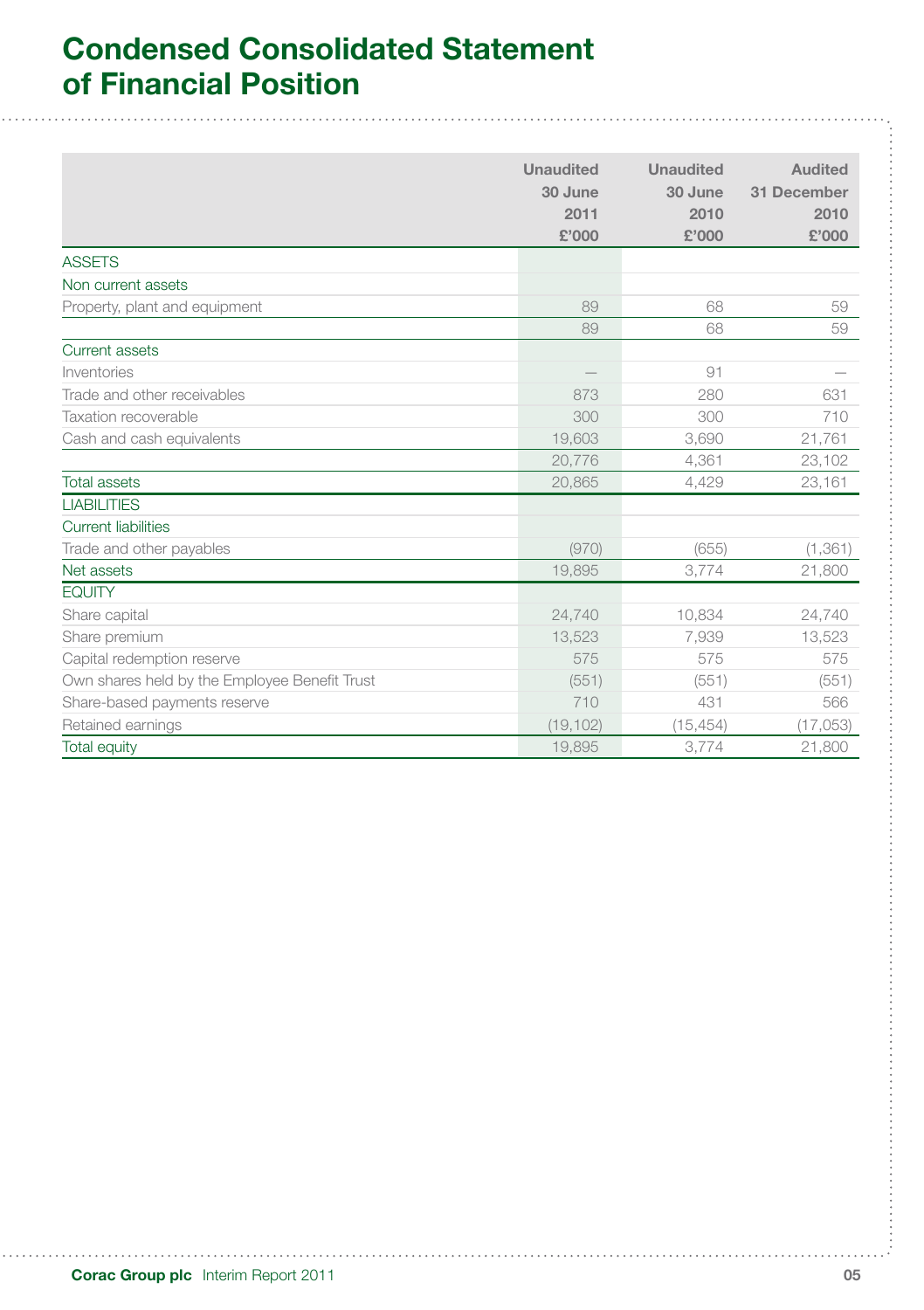### Condensed Consolidated Statement of Changes in Equity

|                            | Share<br>capital<br>£'000 | premium<br>£'000 | Capital<br>Share redemption<br>reserve<br>£'000 | Own<br>shares<br>held by<br><b>EBT</b><br>£'000 | Share-<br>based<br>payments<br>reserve<br>£'000 | <b>Retained</b><br>earnings<br>£'000 | Total<br>£'000 |
|----------------------------|---------------------------|------------------|-------------------------------------------------|-------------------------------------------------|-------------------------------------------------|--------------------------------------|----------------|
| <b>Balance</b> at          |                           |                  |                                                 |                                                 |                                                 |                                      |                |
| 1 January 2011             | 24,740                    | 13,523           | 575                                             | (551)                                           | 566                                             | (17,053)                             | 21,800         |
| IFRS 2 share option charge | $\overline{\phantom{0}}$  |                  |                                                 | -                                               | 144                                             |                                      | 144            |
| Transactions with owners   |                           |                  |                                                 |                                                 | 144                                             |                                      | 144            |
| Loss and total             |                           |                  |                                                 |                                                 |                                                 |                                      |                |
| comprehensive expense      |                           |                  |                                                 |                                                 |                                                 |                                      |                |
| for the period             |                           |                  |                                                 |                                                 |                                                 | (2,049)                              | (2,049)        |
| Balance at 30 June 2011    | 24.740                    | 13.523           | 575                                             | (551)                                           | 710                                             | (19, 102)                            | 19,895         |
| Balance at                 |                           |                  |                                                 |                                                 |                                                 |                                      |                |
| 1 January 2010             | 10.834                    | 7.939            | 575                                             | (551)                                           | 295                                             | (13,049)                             | 6.043          |
| IFRS 2 share option charge | -                         |                  | $\qquad \qquad$                                 |                                                 | 136                                             |                                      | 136            |
| Transactions with owners   |                           |                  | -                                               |                                                 | 136                                             |                                      | 136            |
| Loss and total             |                           |                  |                                                 |                                                 |                                                 |                                      |                |
| comprehensive expense      |                           |                  |                                                 |                                                 |                                                 |                                      |                |
| for the period             |                           |                  |                                                 |                                                 |                                                 | (2,405)                              | (2,405)        |
| Balance at 30 June 2010    | 10,834                    | 7,939            | 575                                             | (551)                                           | 431                                             | (15, 454)                            | 3,774          |
| Balance at                 |                           |                  |                                                 |                                                 |                                                 |                                      |                |
| 1 January 2010             | 10,834                    | 7,939            | 575                                             | (551)                                           | 295                                             | (13,049)                             | 6,043          |
| Issue of share capital     | 13,906                    | 5,584            | -                                               |                                                 |                                                 |                                      | 19,490         |
| IFRS 2 share option charge |                           |                  | -                                               |                                                 | 271                                             |                                      | 271            |
| Transactions with owners   | 13,906                    | 5,584            |                                                 | $\overline{\phantom{m}}$                        | 271                                             | -                                    | 19,761         |
| Loss and total             |                           |                  |                                                 |                                                 |                                                 |                                      |                |
| comprehensive expense      |                           |                  |                                                 |                                                 |                                                 |                                      |                |
| for the year               |                           |                  |                                                 |                                                 |                                                 | (4,004)                              | (4,004)        |
| Balance at                 |                           |                  |                                                 |                                                 |                                                 |                                      |                |
| 31 December 2010           | 24,740                    | 13,523           | 575                                             | (551)                                           | 566                                             | (17,053)                             | 21,800         |

 $\mathbb{R}^2$  C

rac,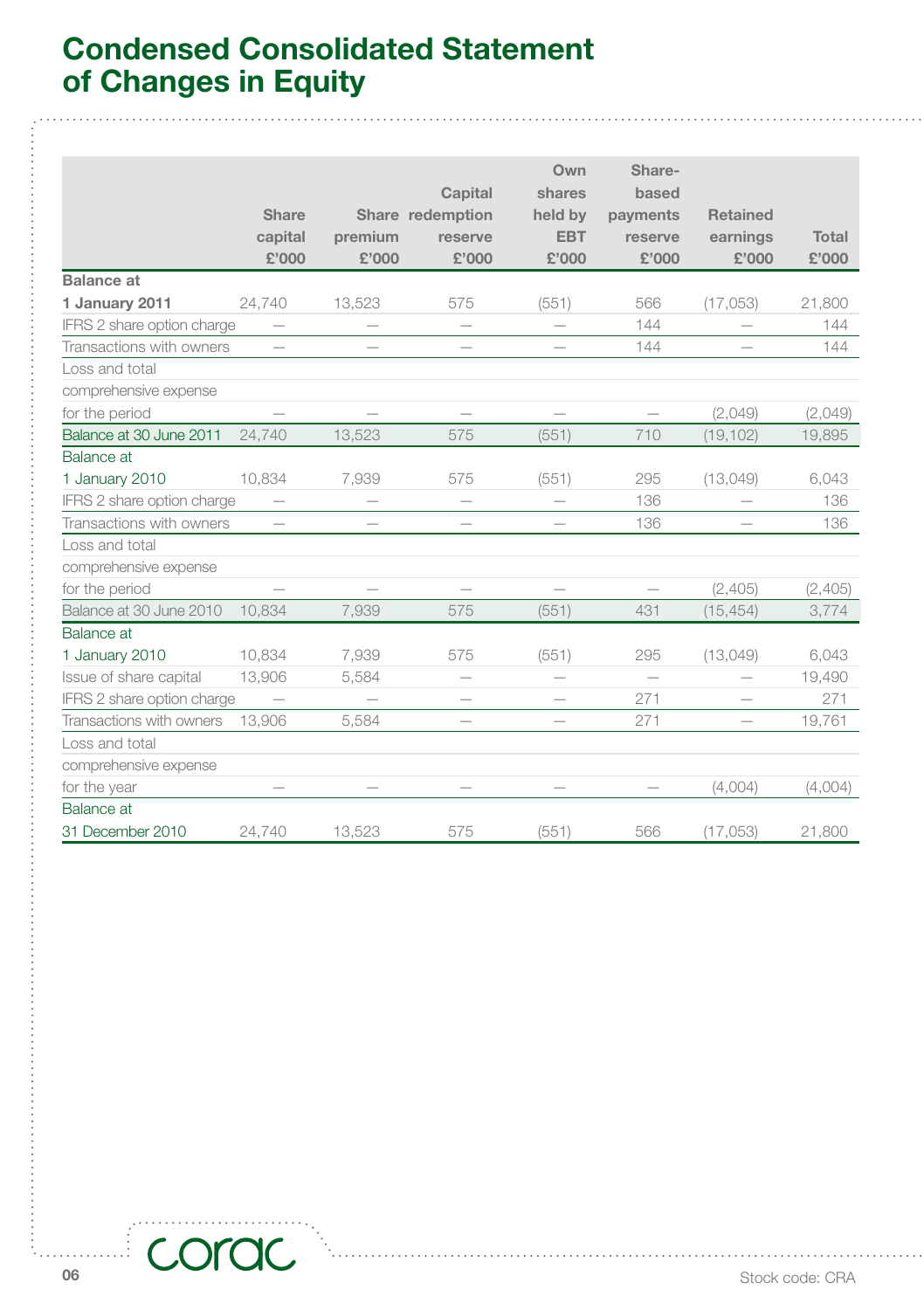### Condensed Consolidated Statement of Cash Flows

|                                                      | <b>Unaudited</b><br>six months | <b>Unaudited</b><br>six months | Audited<br>Year |
|------------------------------------------------------|--------------------------------|--------------------------------|-----------------|
|                                                      | ended                          | ended                          | ended           |
|                                                      | 30 June                        | 30 June                        | 31 December     |
|                                                      | 2011                           | 2010                           | 2010            |
|                                                      | £'000                          | £'000                          | £'000           |
| Operating activities                                 |                                |                                |                 |
| Loss before income tax                               | (2, 349)                       | (2,763)                        | (4, 772)        |
| Adjustments for:                                     |                                |                                |                 |
| Depreciation                                         | 11                             | 20                             | 40              |
| Finance income                                       | (91)                           | (17)                           | (34)            |
| Share-based payment expense                          | 144                            | 136                            | 271             |
| Decrease in inventories                              |                                | 45                             | 136             |
| (Increase)/decrease in trade and other receivables   | (242)                          | 223                            | (128)           |
| (Decrease)/increase in trade and other payables      | (391)                          | (17)                           | 690             |
|                                                      | (2,918)                        | (2, 373)                       | (3,797)         |
| Income tax received                                  | 710                            | 738                            | 738             |
| Net cash used in operating activities                | (2,208)                        | (1,635)                        | (3,059)         |
| Investing activities                                 |                                |                                |                 |
| Finance income                                       | 91                             | 17                             | 34              |
| Purchase of property, plant and equipment            | (41)                           | (36)                           | (48)            |
| Net cash from/(used in) investing activities         | 50                             | (19)                           | (14)            |
| <b>Financing activities</b>                          |                                |                                |                 |
| Proceeds from issue of shares                        |                                |                                | 20,859          |
| Expenses of issue of shares                          |                                |                                | (1,369)         |
| Net cash from financing activities                   |                                |                                | 19,490          |
| Net (decrease)/increase in cash and cash equivalents | (2, 158)                       | (1,654)                        | 16,417          |
| Cash and cash equivalents at beginning of period     | 21.761                         | 5,344                          | 5,344           |
| Cash and cash equivalents at end of period           | 19,603                         | 3.690                          | 21,761          |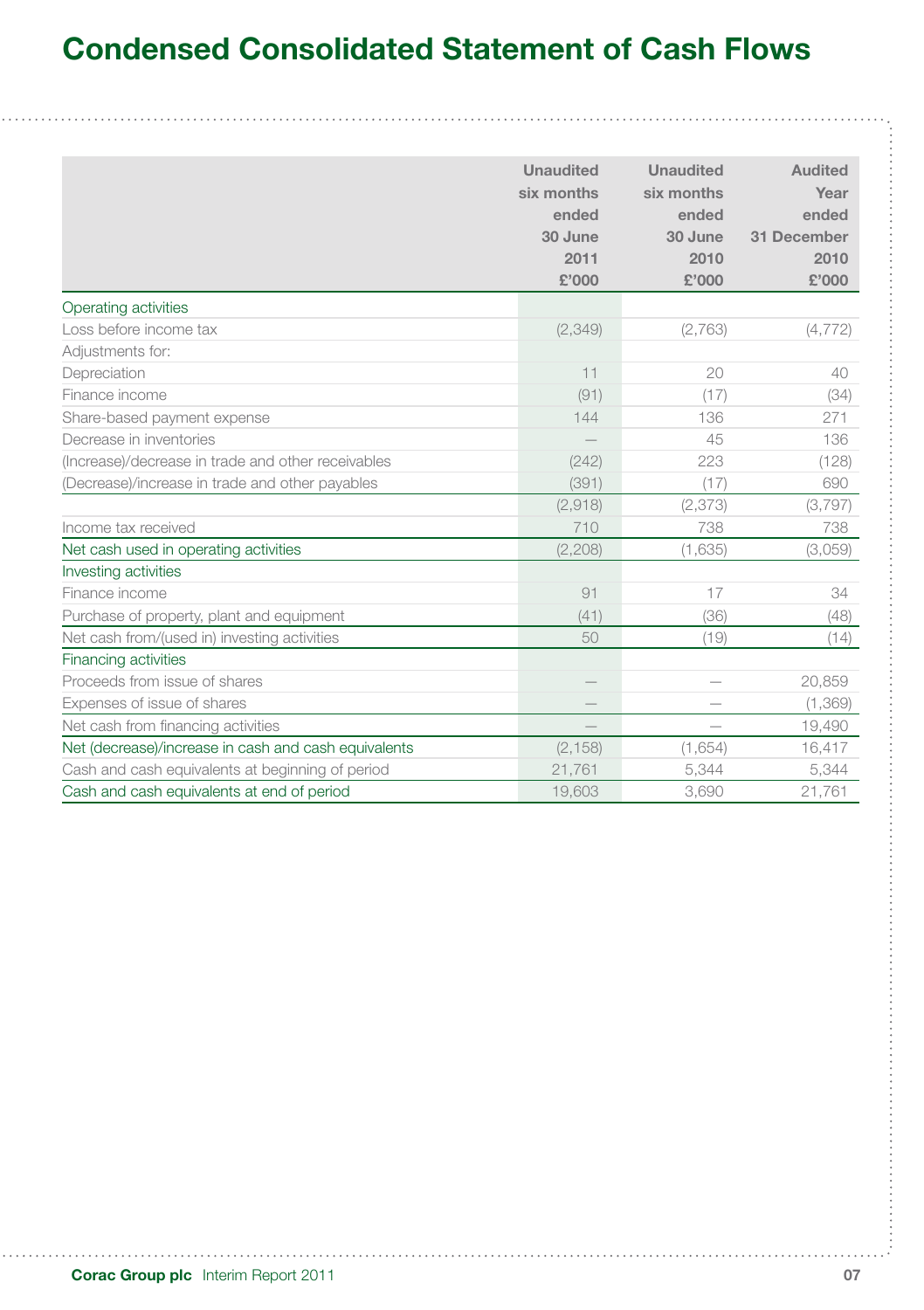### 1. Nature of operations and general information

The principal activity of Corac Group plc and its subsidiaries (the "Group") comprises the innovation, research & development and partner testing of its core technology leading to the commercialisation of applications of this technology, currently within three business streams:

- **Gas in Harsh Environments** end to end movement of gases in harsh environments using Corac's high speed, compact compressors that are tolerant of a wide range of gas and environmental characteristics, including temperature and contamination. This includes pursuing the development of the DGC.
- Clean Air Supply Utilising Corac's compressed air technology for use where there is a critical requirement for cleanliness, for example in water treatment and in the production and handling of foods and pharmaceuticals.
- **Efficient Air Power** air power in factories has been described as the "fourth utility" and therefore simple, low maintenance uncontaminated yet highly efficient supply is essential. The simplicity of Corac's high speed compressors provides variable high performance from a small package with low maintenance and low life cycle cost.

Corac Group plc (the "Parent Company") is the Group's ultimate parent company which is incorporated and domiciled in the United Kingdom. The address of the Company is Brunel Science Park, Kingston Lane, Uxbridge, Middlesex UB8 3PQ. The Parent Company's shares are listed on the Alternative Investment Market ("AIM") of the London Stock Exchange.

The condensed consolidated interim financial statements are presented in pounds sterling, which is also the functional currency of the Parent Company, and all values are rounded to the nearest thousand pounds except when otherwise indicated.

The financial information set out in this interim report does not constitute statutory accounts as defined in Section 404 of the Companies Act 2006. The Group's statutory financial statements for the year ended 31 December 2010, prepared under IFRS as adopted by the EU, have been delivered to the Registrar of Companies. The auditor's report on the 2010 financial statements was unqualified and did not contain a statement under Section 498(2) or Section 498(3) of the Companies Act 2006.

The condensed consolidated interim financial statements were approved for issue by the Board of Directors on 11 August 2011.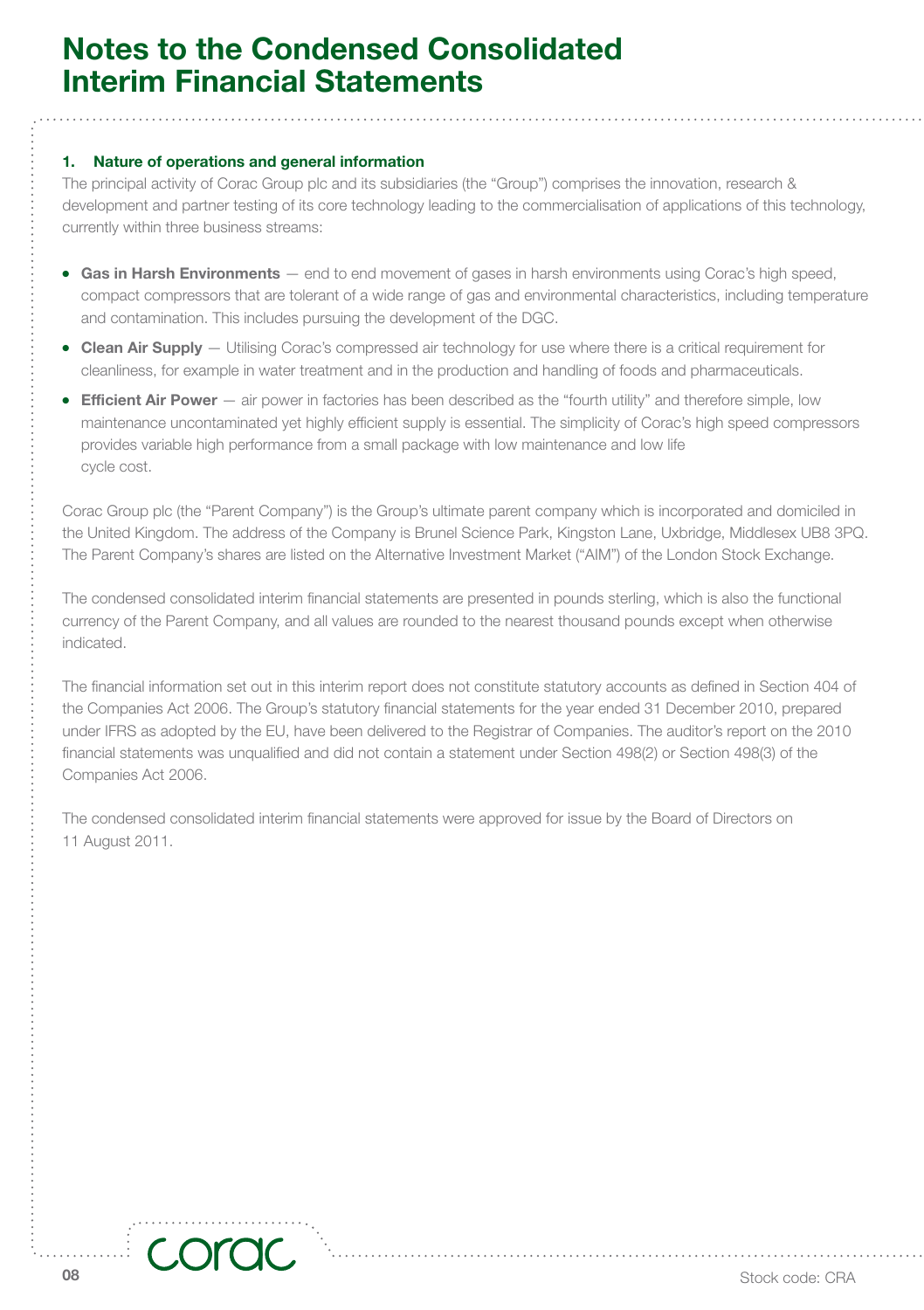### 2. Basis of preparation

These condensed consolidated interim financial statements are for the six months ended 30 June 2011. They have been prepared following the principal accounting policies set out in the Group's Annual Report and Accounts for the year ended 31 December 2010. The principal risks and uncertainties of the Group as set out in that Report are broadly unchanged.

Cost of sales is deemed to represent that element of R&D cost financed by development partners. As such this is set to equal revenues recognised from R&D activity. The presentation of cost of sales was amended for the year ended 31 December 2010 and this has resulted in a reclassification of £1,000 between cost of sales and R&D expenses in the comparative income statement for the 6 months ended 30 June 2010. Cost of sales should be viewed as part of total R&D costs.

These condensed consolidated interim financial statements have been prepared under the historical cost convention using accounting policies consistent with International Financial Reporting Standards (IFRS) as adopted by the European Union. The same accounting policies, presentation and methods of computation are followed in the condensed set of financial statements as applied in the Group's latest annual audited financial statements. While the financial figures included in this half-yearly report have been computed in accordance with IFRS applicable to interim periods, this half-yearly report does not contain sufficient information to constitute an interim financial report as that term is defined in IAS 34.

The directors are satisfied that the group has sufficient resources to continue in operation for the foreseeable future. Accordingly, they continue to adopt the going concern basis in preparing the condensed financial statements.

#### 3. Revenues

All revenues have been derived from the Group's research and development activities and the commercialisation of its resultant intellectual property.

Revenue is measured by reference to the fair value of consideration received or receivable by the Group for goods supplied and services provided, excluding VAT and trade discounts. Revenue is recognised upon the performance of services or transfer of risk to the customer.

### (i) Sale of goods

Revenue from the sale of goods is recognised when significant risks and rewards of ownership have been transferred.

#### (ii) Rendering of services (including for R&D)

When the outcome of a transaction involving prototype and concept assessment, front end design, feasibility studies and R&D work can be estimated reliably, revenue is recognised by reference to the stage of completion at the balance sheet date, taking into account any preferential terms post commercialisation.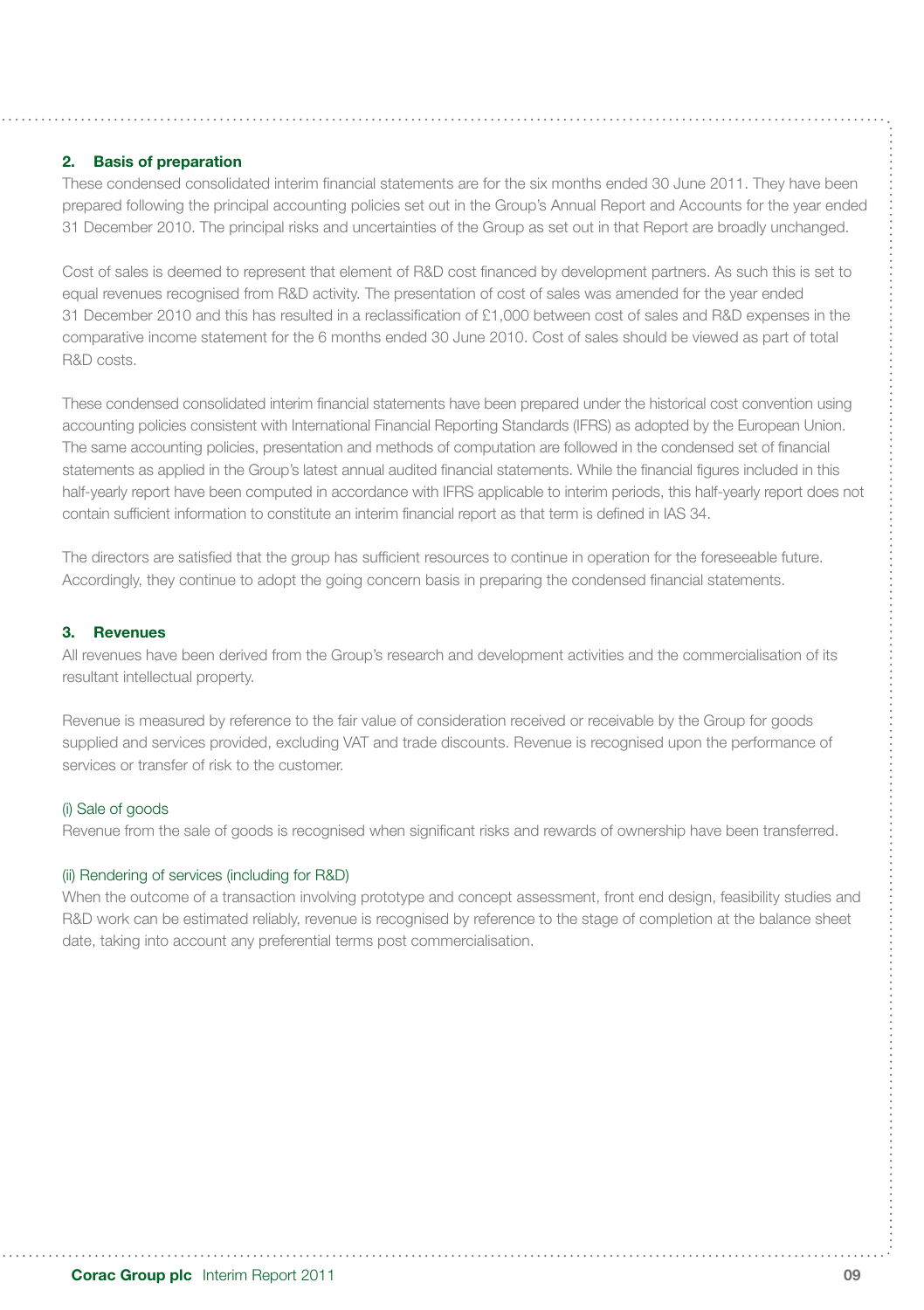### Notes to the Condensed Consolidated Interim Financial Statements

### 4. Loss per share

The calculation of the loss per share is based on the loss for the period divided by the weighted average number of shares in issue during the period as follows:

|                                  | <b>Unaudited</b> | <b>Unaudited</b> | <b>Audited</b> |
|----------------------------------|------------------|------------------|----------------|
|                                  | Six months       | Six months       | Year           |
|                                  | ended            | ended            | ended          |
|                                  | 30 June          | 30 June          | 31 December    |
|                                  | 2011             | 2010             | 2010           |
|                                  | number           | number           | number         |
| Weighted average shares in issue | 245,897,878      | 108,343,977      | 115,769,849    |

The weighted average number of shares in issue has been stated after deducting the weighted average number of shares held by the Employee Benefit Trust ("EBT") of 1,506,347 shares (six months ended 30 June 2010: 1,506,347 shares, year ended 31 December 2010 1,506,347 shares).

The issue of additional shares on exercise of employee share options would decrease the basic loss per share and there is therefore no dilutive effect of employee share options.

### 5. Copies of the interim financial statements

Copies of the interim financial statements are available on the Group's website: http://www.corac.co.uk.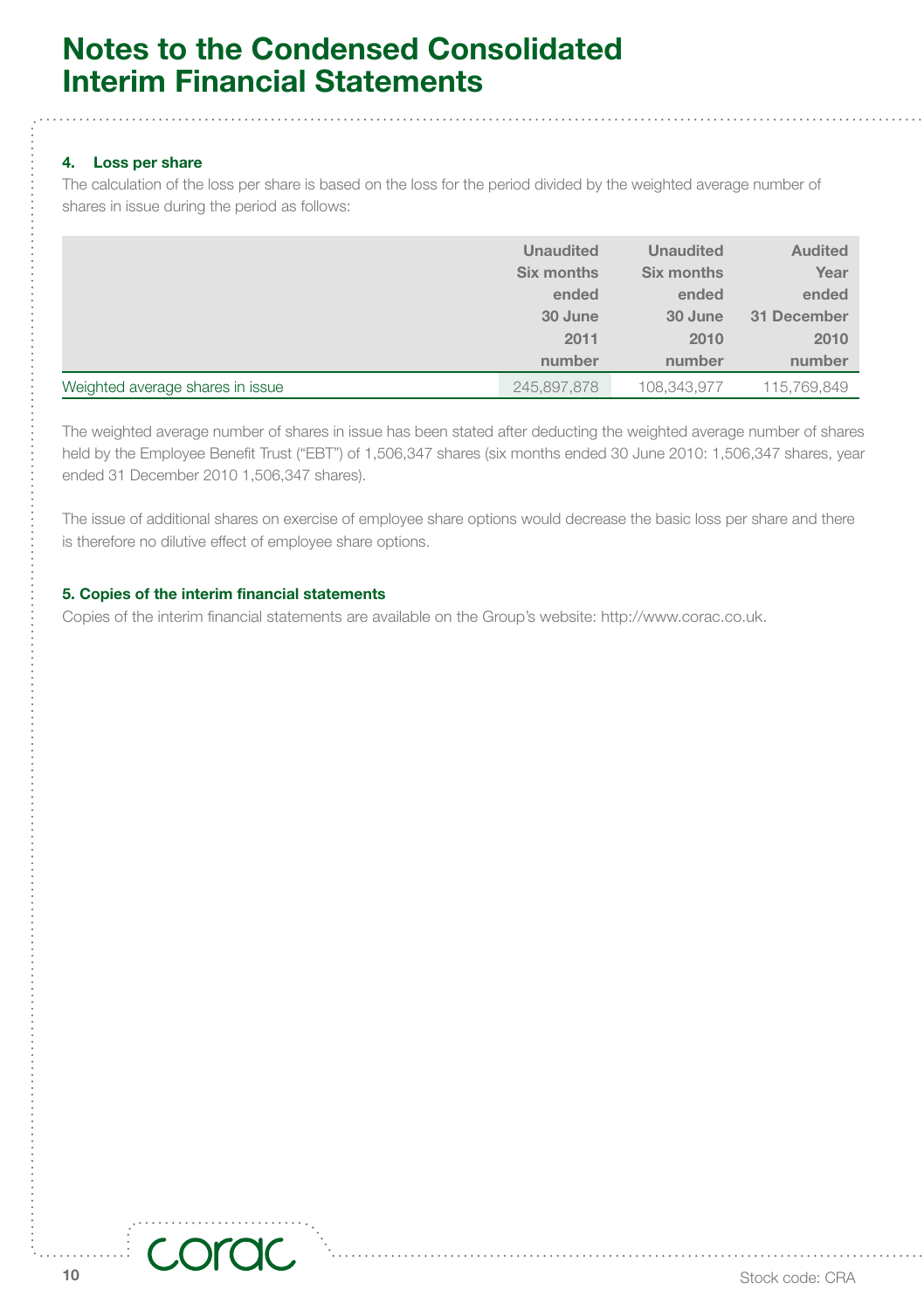### Company Information

### Company number

3152034

### **Directors**

P Cartmell Executive Chairman

M S Crawford Group Managing Director & Chief Financial Officer

J O Reed Chief Technical Officer

### R R Courtney OBE Non-executive Director

R W King Non-executive Director

### **Secretary**

S G Harrow

### Registered office

Brunel Science Park Kingston Lane Uxbridge Middlesex UB8 3PQ

### Nominated adviser and broker

Cenkos Securities plc 6-8 Tokenhouse Yard London EC2R 7AS

### Auditor

### Deloitte LLP

Abbots House Abbey Street Reading RG1 3BD

### Solicitor

### Nabarro LLP

Lacon House 84 Theobald's Road London WC1X 8RW

### Banker

### National Westminster Bank plc

1 Penn Road Beaconsfield Buckinghamshire HP9 2PU

### Patent agent

### A Messulam & Co 43-45 High Street Bushey Heath Hertfordshire WD2 1EE

### **Registrar**

### Capita Registrars

34 Beckenham Road Beckenham Kent BR3 4TH

### Financial PR

### Buchanan Communications

107 Cheapside London EC2V 6DN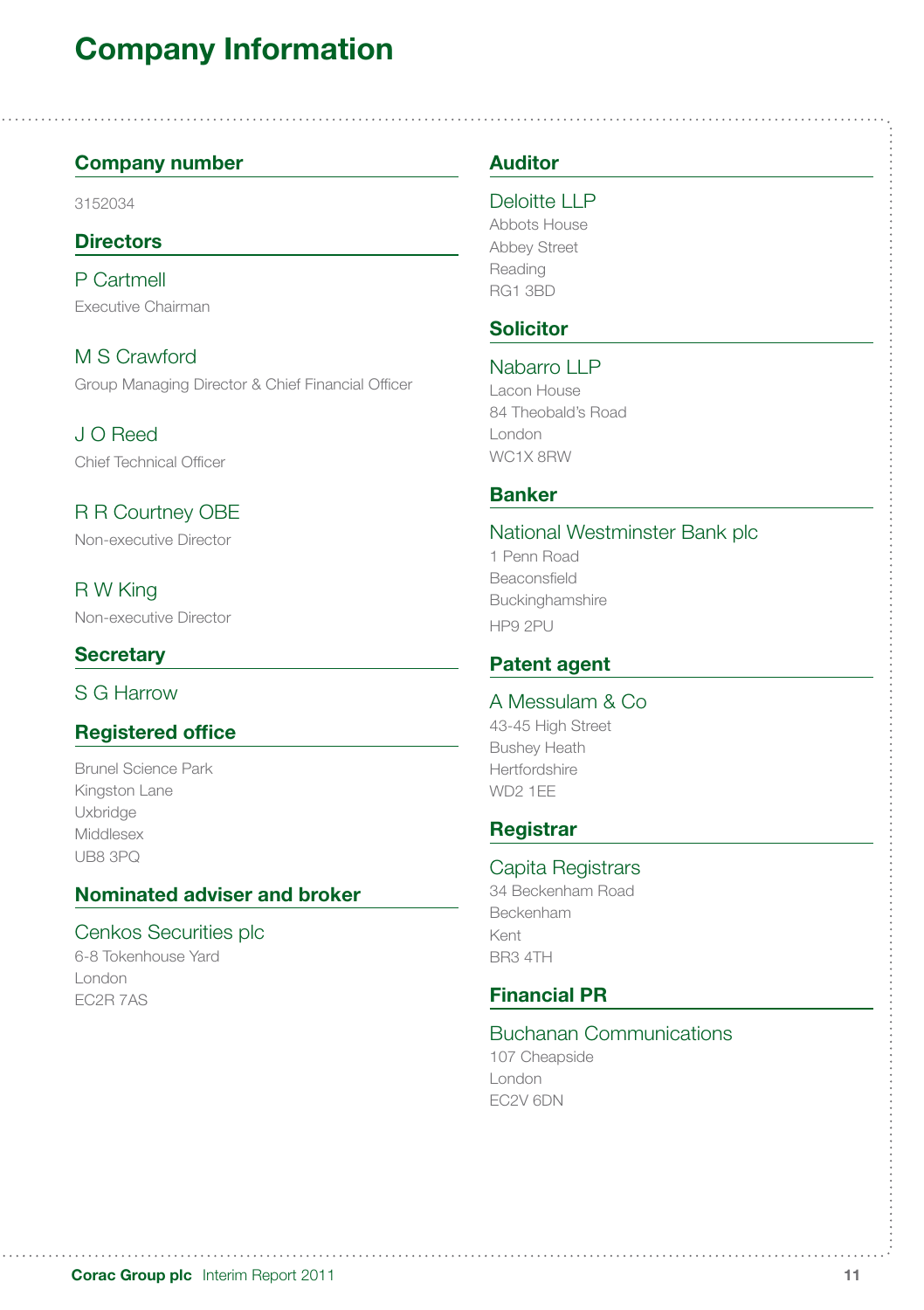